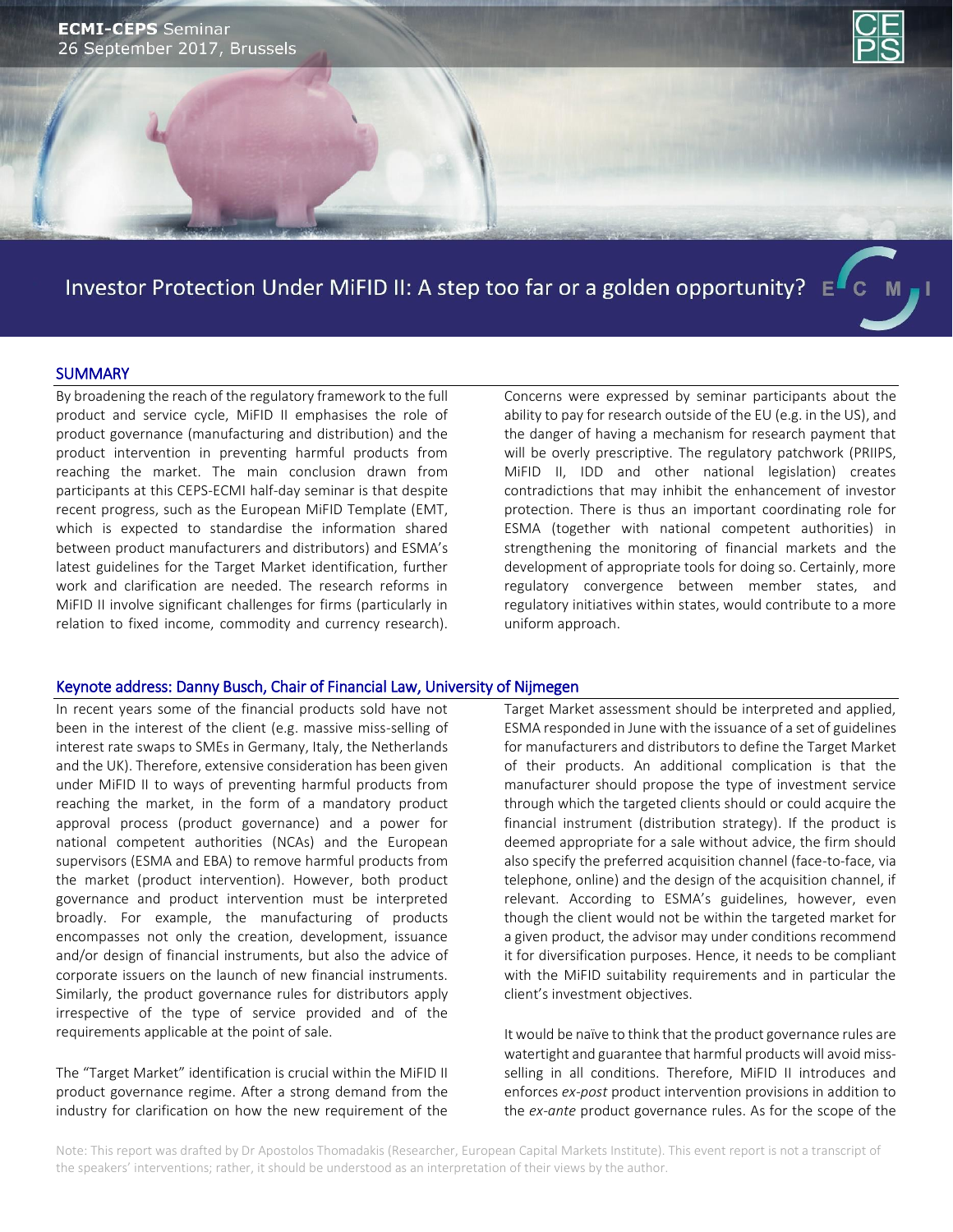product governance and intervention rules, it should be noted that the rules apply to investment firms and banks, Undertakings for Collective Investment in Transferable Securities (UCITS) and Alternative Investment Fund (AIF) managers, as well as to ordinary banks that sell and advise on structured deposits. But further clarification is needed on whether or not UCITS management companies and AIFs managers, which do not provide investment services, are subject to product governance rules. ESMA has rightly stated that it would be preferable for the UCITS and AIFM Directives to be amended in such a way that these managers are subject to the product governance rules under MiFID II. ESMA recently raised similar concerns regarding the scope of the MiFIR product intervention rules. The adoption of the Commission proposal on the modernisation of the ESAs, which was published in September, includes a proposal that should close this gap in the scope of the MiFIR product intervention rules.

Both the product governance and product intervention rules are far-reaching in the protection offered to investors. The product governance rules are likely to entail higher compliance costs for the firms concerned. The internal procedures that must be put in place require a considerable exchange of information between the firm that manufactures a product and the firm that distributes it. However, these extra costs (which will undoubtedly be discounted in the cost price) are acceptable, in relation to the social costs caused by marketing harmful products. The new intrusive rules are not necessarily leading to less choice for investors, but should lead to less complex basic products. Finally, it should be noted that product governance and intervention rules do not function in isolation, since there are in most jurisdictions many other tools enhancing investor protection (e.g. financial literacy and education, private litigation, settling disputes, ban on advertising risky products, etc.)

### Product governance and product intervention

*To prevent harmful products from reaching the market or from reaching unsuitable clients, MiFID II introduces mandatory exante and ex-post product-approval processes. On the one hand, product-governance rules apply to investment firms, banks and UCITS and AIF managers that provide investment services and assign certain responsibilities to both manufacturers and distributors of products. On the other hand, product intervention empowers NCAs, ESMA and EBA to prohibit or restrict the marketing, distribution or sale of certain product(s).*

Andreas Stepnitzka: MiFID II's new Target Market requirements are a certain catalyst for many changes in the European distribution landscape. The wide-ranging new product governance requirements also indirectly capture asset managers, as they need to provide distributors with additional data on a product's Target Market. This is important to note as asset managers already are complying with their own product governance requirements through the UCITS or AIFM Directives. Nevertheless, as distributors will have many different types of products from many product providers "sitting on their shelf", the real challenge is to exchange this information in a way that is machine readable. Therefore, standardisation is key. Over the past few months, EFAMA has developed – together with other stakeholders in MiFID – such a standardised data template (the "European MiFID Template" - EMT) that is meant to provide all necessary information in such a common format. While other initiatives exist, this is the only truly pan-European initiative, which should help product manufacturers and distributors to sell their products on a crosscountry basis. The aim is to provide distributors with all the

- *What obligations must manufacturers and distributors meet? What is the likely impact on UCITS and AIF managers?*
- *What exactly are the target investors' "needs", and which criteria should be used to identify the underlying target market (e.g. for funds sold via multiple platforms or multiple distribution channels)?*
- *Which systems and checks should a firm implement in order to define the profile of a potential client?*

information they need to continue selling funds and other investment products.

Michele Leoncelli: With MiFID II, producers of investment vehicles need to identify positive and negative Target Markets for each product and communicate them to distributors, who will then translate them into the known characteristics of their clientele, the effective Target Market, and subsequently use it to guide distribution. This product governance requirement is now being embedded into a variety of existing suitability and advisory approaches. Although the first draft taxonomies, such as the EMT are already provided to producers, the actual Target Market definitions have not been made available. This renders implementation difficult at this stage, as distributors are uncertain about the best strategy for translating potential Target Markets from producers into the effective Target Markets expressed in terms of their own specific client profiles. In the context of the portfolio approach, with diversification as a key consideration, it is the negative Target Market restriction that is of particular interest. Translations into effective Target Markets, along with their definition for products without MiFID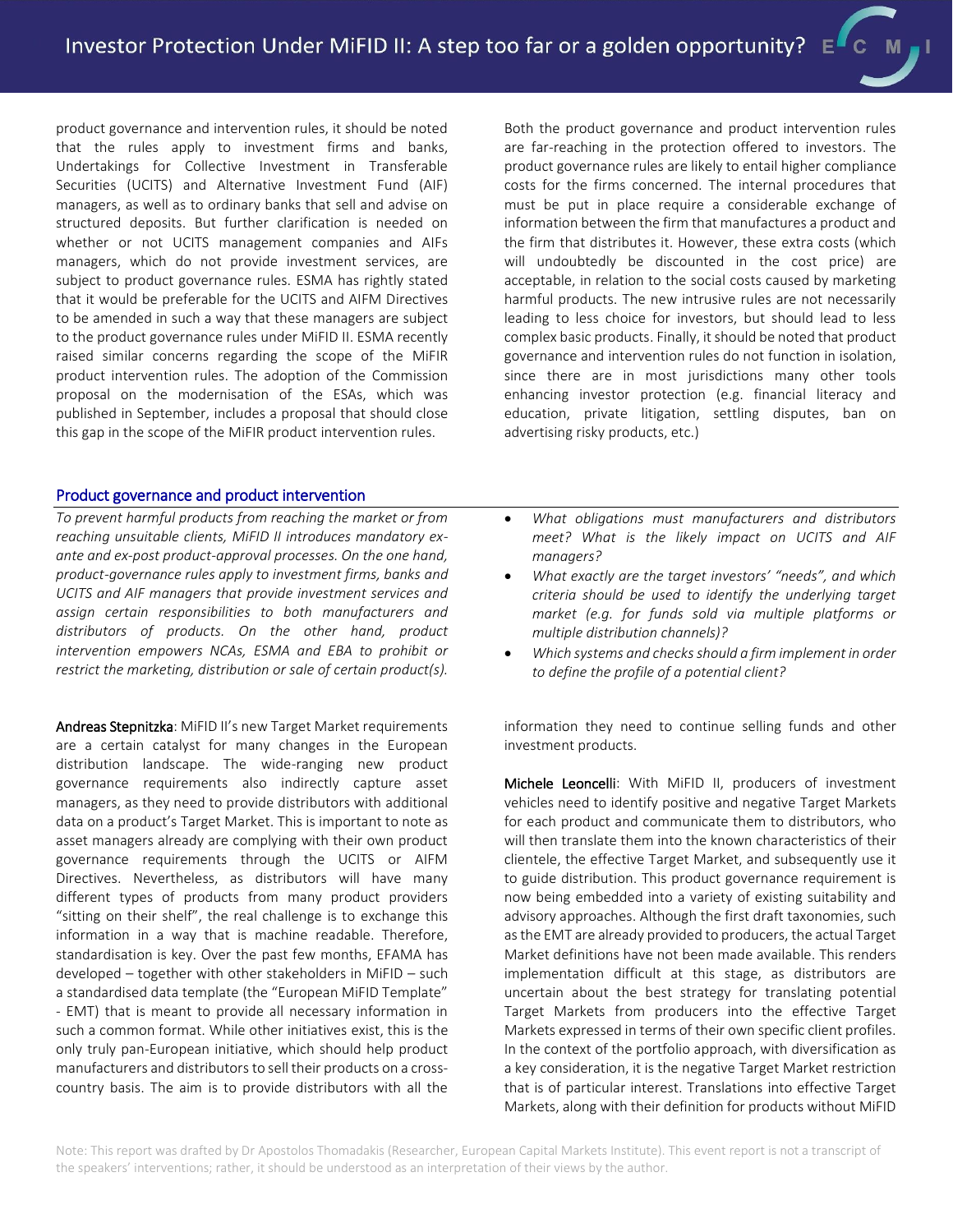producers, are likely to be an arduous task, and with just two months to go before the deadline and no data, distributors do not yet have a clear view about how time-consuming they will turn out to be.

Joris Lauwers: The EMT gives clear guidance to manufacturers and UCITS or AIF management companies on how to classify funds, and serves as a bridge between product manufacturers that are in general product-focused and distributors that are more client-focused. But for other types of products it remains hard to apply the same logic. For example, what exactly does capital preservation mean? How does it differ from capital protection? How can leverage be quantified and measured? Another topic that deserves attention is risk assessment. In Target Markets, ESMA requires for firms to either use the Packaged Retail and Insurance based Investment Products Summary Risk Indicator (PRIIPs SRI) or the UCITS Synthetic Risk and Reward Indicator (SSRI). While both score risk on a scale from 1 to 7, they do it in different ways leading to different results. Hence, a typical equity fund has a PRIIPS SIR of 4 and a UCITS SRRI of 5 or 6. An issue that has received scant attention to date is the question of home currency versus product currency. A product that offers capital protection in Czech corona is, for example, not useful for an investor in the eurozone. Lastly, the regulatory patchwork formed by European legislation such as PRIIPS, MiFID II and IDD (Insurance Distribution Directive) and national legislation creates contradictions that may inhibit the enhancement of investor protection, such as for example the different notions for calculating costs and for complex products. More regulatory convergence between member states and regulatory initiatives within states would contribute to a more uniform approach.

Salvatore Gnoni: MiFIR introduced product intervention requirements at the EU level. MiFID II responds to the shortcoming emerged in the application of MiFID I by broadening the reach of the regulatory framework to the full product and service cycle, emphasising the role of product governance and by providing supervisors with new intervention powers. For the first time NCAs and ESAs have the power to prohibit or restrict products (or intervene on a precautionary basis) based on: i) the marketing, distribution or sale of certain financial instruments and structured deposits or financial instruments with certain features or ii) certain financial activities or practices. Moreover, the picture has been completed by the PRIIPs Regulation, which has given similar power to EIOPA for insurance-based investment products. A number of conditions have to be complied in order to exercise these powers, including the identification of a significant investors protection concern to be addressed, the lack of EU regulatory requirements, as well as the lack of action by NCAs to adequately address a threat. Having said that, the most notable difference between NCAs' powers and ESMA's powers concerns the length of the effect of the intervention. While ESMA intervention cannot exceed three months (with the possibility to renew the measures), NCAs' intervention measures can either be permanent or temporary. Furthermore, there is an important coordination role for ESMA vis-à-vis national measures. ESMA has to assess whether action taken by NCAs is justified and proportionate and that, where appropriate, a consistent approach is taken by NCAs. ESMA will continue strengthening the monitoring of financial markets and the development of appropriate tools for doing so.

## Disclosure of inducements, independent advice and obligations for buy- and sell-side firms

*Under MiFID I, an investment firm must act honestly, fairly, and professionally in accordance with the best interests of its clients. Under MiFID II, the rules have been further restricted and it is now important to determine which type of investment service is being provided when analysing the inducement requirements (e.g. investment advice on an independent basis and portfolio management, other investment services or ancillary services). In addition, buy- and sell-side firms need to make explicit payments for investment research to demonstrate that they are not being induced to trade. This will require firms to put systems in place for managing unbundled payments for execution and advisory services, developing a taxonomy of services that are categorised as research and pricing models for these services.* 

- *What are the risks and benefits associated with the different types of financial advice (independent and nonindependent, face-to-face and automated), and what internal processes must a firm put in place when providing investment advice on an independent basis?*
- *Who will pay for the research – the firm or the investor? How will the unbundling of research/trading costs impact the business model of buy- and sell-side firms?*
- *Can a single research payment account (RPA) be used to manage separate research budgets or should RPAs be treated as client money accounts? What will be the impact on execution rates as full-service rates are unbundled?*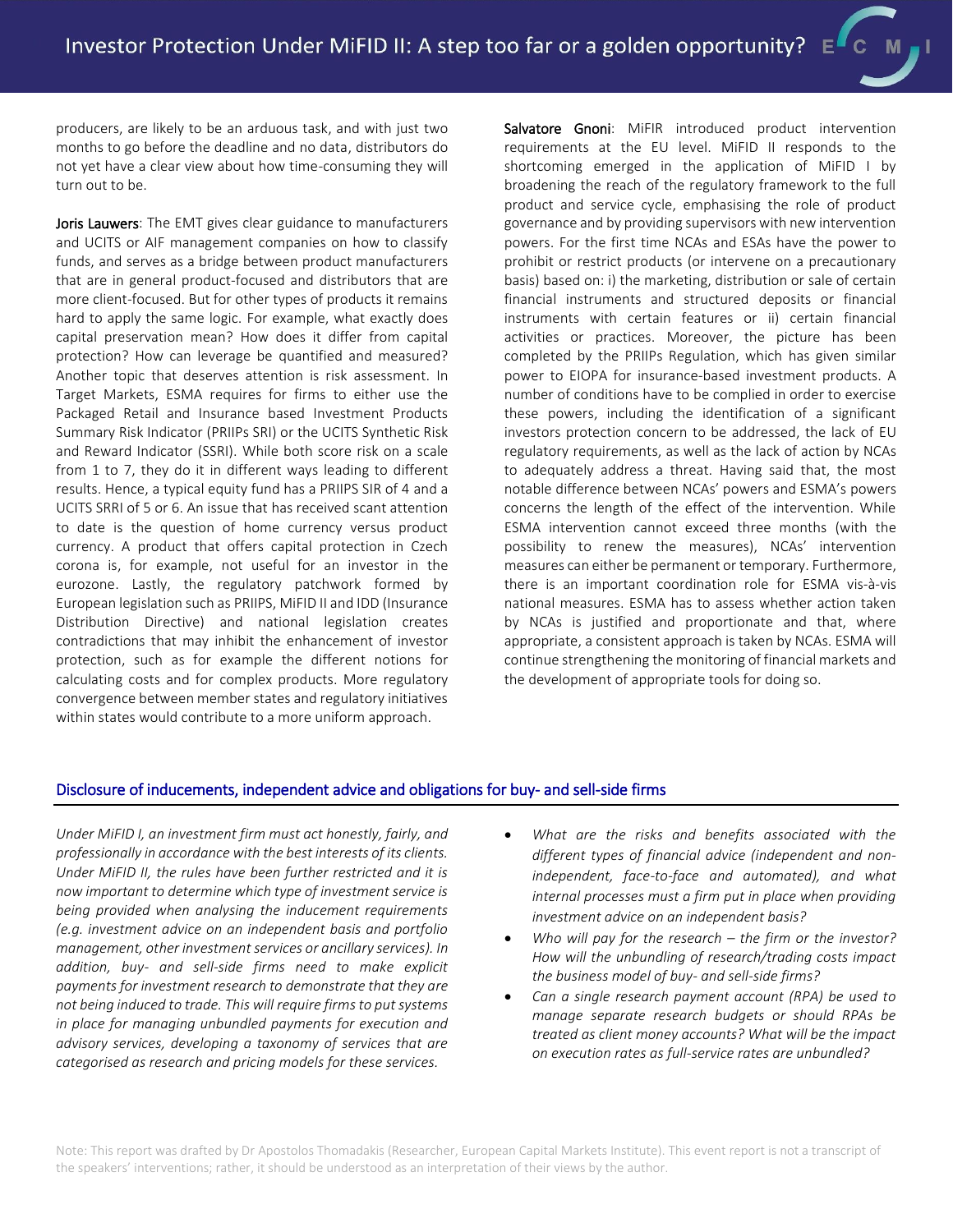Danny Busch: Unlike MiFID I, MiFID II draws a distinction between independent and non-independent advice. Firms providing investment advice on an independent basis must define and implement a selection process to assess and compare a sufficient range of financial products available on the market. Moreover, when providing advice, the firm must give the client the following information: i) whether the advice is provided on an independent or non-independent basis, as well as the type and nature of the restrictions that apply, such as the prohibition to receive and retain inducements; ii) whether the advice is based on a broad or more restricted analysis of financial products, in particular whether the range is limited to financial products issued or provided by entities having close links with the firm; and iii) whether it will provide a periodic assessment of the suitability of the financial products recommended.

The idea behind rules on inducements is to prevent conflicts of interest where an investment firm allows itself to be swayed by interests other than the client's interests (e.g. its own interests). While MiFID I already contains such rules specifying acceptable ways in which investment firms pay or are paid for their services, these have been tightened under MiFID II  $$ especially in relation to independent investment advice and portfolio management. It is expected that the new rules will change the most common business models in the financial services industry. For example, a distribution fee (a payment that a portfolio manager receives from the manager of a collective investment scheme for making available its 'distribution channel'), may mean that shares or units in collective investment schemes are included by the portfolio manager in investment portfolios of clients only if the manager receives an attractive distribution fee. Such investments are not necessarily the best choice for the client. Under MiFID I, the fees of this kind do not appear to be prohibited outright, whereas under MiFID II distribution fees paid to an independent investment adviser or portfolio manager are prohibited when the advisor or manager concerned does not remit the payment to the client.

Turning to research rules, MiFID II poses real challenges to the industry. Research has value to investment firms, but it is in general regarded as an inducement if provided free of charge or at a discount under MiFID II, with two exceptions. In the first instance, the research is paid by the investment firm out of own resources. In the second case, the research is paid by the investment firm using money from the client, but it must follow strict rules, including: i) using a separate research account, ii) a specific research charge to the client, iii) regular assessments of the quality of the research, iv) setting of research budgets, v) provision of overviews to regulators, vi) drawing up a policy and vii) several requirements safeguarding the transparency towards clients. Overall, this is the opposite of what the industry is looking for, a mechanism that is overly prescriptive in payments for research.

In addition, the new rules on research have also an impact on sell-side firms. First, they must show that their research has true added value for the buy side, and second, they must provide the buy side unbundled costs of trading (i.e. separately identifying and charging for execution, research and other advisory services). Furthermore, and besides the exceptions under which research does not qualify as an inducement, research can also qualify as a minor non-monetary benefit (e.g. short-term market commentary, company results and information on upcoming events). However, substantive analysis, or substantiated opinions or any other research to which valuable resources are allocated, should not be considered as minor non-monetary benefits.

In conclusion, only time will tell whether the package of measures under MiFID II will have the desired effect and allow the right balance to be struck between costs and benefits. Properly regulating the financial services industry is no easy matter. Regulation should be neither unduly strict nor unduly lenient. Nor should it be unduly vague at the expense of legal certainty or excessively detailed at the expense of flexibility. Nevertheless, the question arises of whether compliance with the flood of new regulatory provisions is even possible. The regulatory compliance burden is starting to become a problem for the financial services industry.

Stephen Hanks: Whilst the details of the new conduct rules in MiFID II are important, the starting point for investment firms in dealing with clients must always be the principle of acting honestly, fairly and professionally in the best interests of the client. The UK experience of distinguishing between 'independent' investment advice and what is called 'restricted' advice has been positive. It provides clients with a broad way of distinguishing between the different types of service offered. The UK has also gone beyond the requirements in MiFID II by prohibiting inducements for restricted and independent advisers. However, these investment advice labels are no substitute for being thorough in collecting information from clients about their knowledge, circumstances and investment objectives; correctly assessing a client's attitude to risk and selecting products that meet his/her needs at a low cost. This requires judgement on the part of firms and supervisors.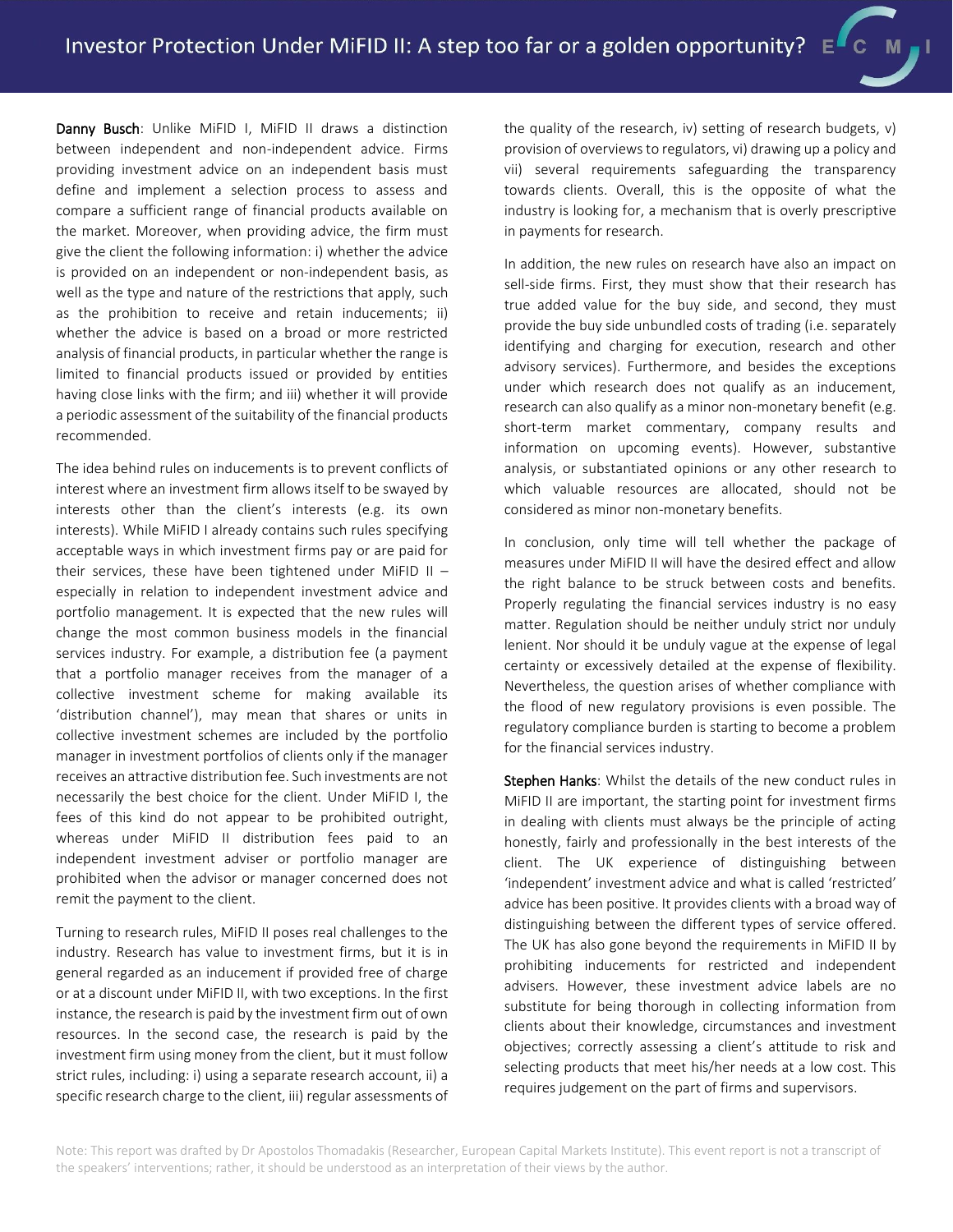The research reforms in MiFID II involve significant change for firms, particularly in relation to fixed income, commodity and currency research. Many large asset management firms in the UK are opting to pay for research themselves rather than charge clients, but there will probably be a significant number of firms who do charge clients. The process of price discovery is still ongoing with signs that prices have now fallen from the initially proposed levels. The ability to pay for research outside of the EU, particularly in the US, remains a concern for firms. But based on public statements, the Securities and Exchange Commission (SEC) and the European Commission are working towards a resolution that would work from the perspective of both the US and the EU. Importantly, the introduction of the rules on 3 January 2018 will not be the end point for the impact of these changes. Asset managers and providers of research are likely to continue to revise their approach as more information becomes available about how others have implemented the rules.

Michele Leoncelli: Presently, there are few strong incentives for non-independent firms to diversify their service model to an independent one. One of the main benefits of this transition is the ability to build reputation as the firm will be able to approach a client as an independent advisor. Firms that provide non-independent advice will add a small end-up score disclaimer within the contract and the recommendation report, whereas independent advisor firms must assume additional organisational burdens and develop different organisational structures to support their business model. What is often observed in Italy, is that advisory firms with various models of service (both independent and non-independent) decide to state to clients that they are non-independent (even if these advisors do not get an inducement from the manufacturer). This is in order to avoid certain organizational requirements of independent models. Another important issue is the quality of the service that non-independent firms must provide in order to receive inducements from manufacturers. The precise standard of quality is not clear and would most likely be the topic of future discussion. It should be noted, however, that MiFID II presents a golden opportunity for Fintech and service providers. One can expect that the quality of services offered to final investors will be enhanced over the coming years and that new segments and new advisory models will emerge.

*This is was the third and final event organised by ECMI on the topic of "Getting ready for the implementation of MiFID II/MiFIR". All three events look at the readiness of market players and the supervisory community to comply with the provisions set out in the new legislative framework. The first seminar focused on "Unravelling Ariadne's MiFID II Thread: Pre- [and post-trade transparency for non-equity](http://www.eurocapitalmarkets.org/events/half-day-conferences/unravelling-ariadnes-mifid-ii-thread-pre-and-post-trade-transparency-non)  [markets](http://www.eurocapitalmarkets.org/events/half-day-conferences/unravelling-ariadnes-mifid-ii-thread-pre-and-post-trade-transparency-non)" (6th April); the second on "[Drowning in MiFID II Data: publication arrangements, consolidation and reporting](http://www.eurocapitalmarkets.org/events/lunchtime-events/drowning-mifid-ii-data-publication-arrangements-consolidation-and-reporting)" (28th June).* 

*Please follow our activities o[n www.eurocapitalmarkets.org](http://www.eurocapitalmarkets.org/)*